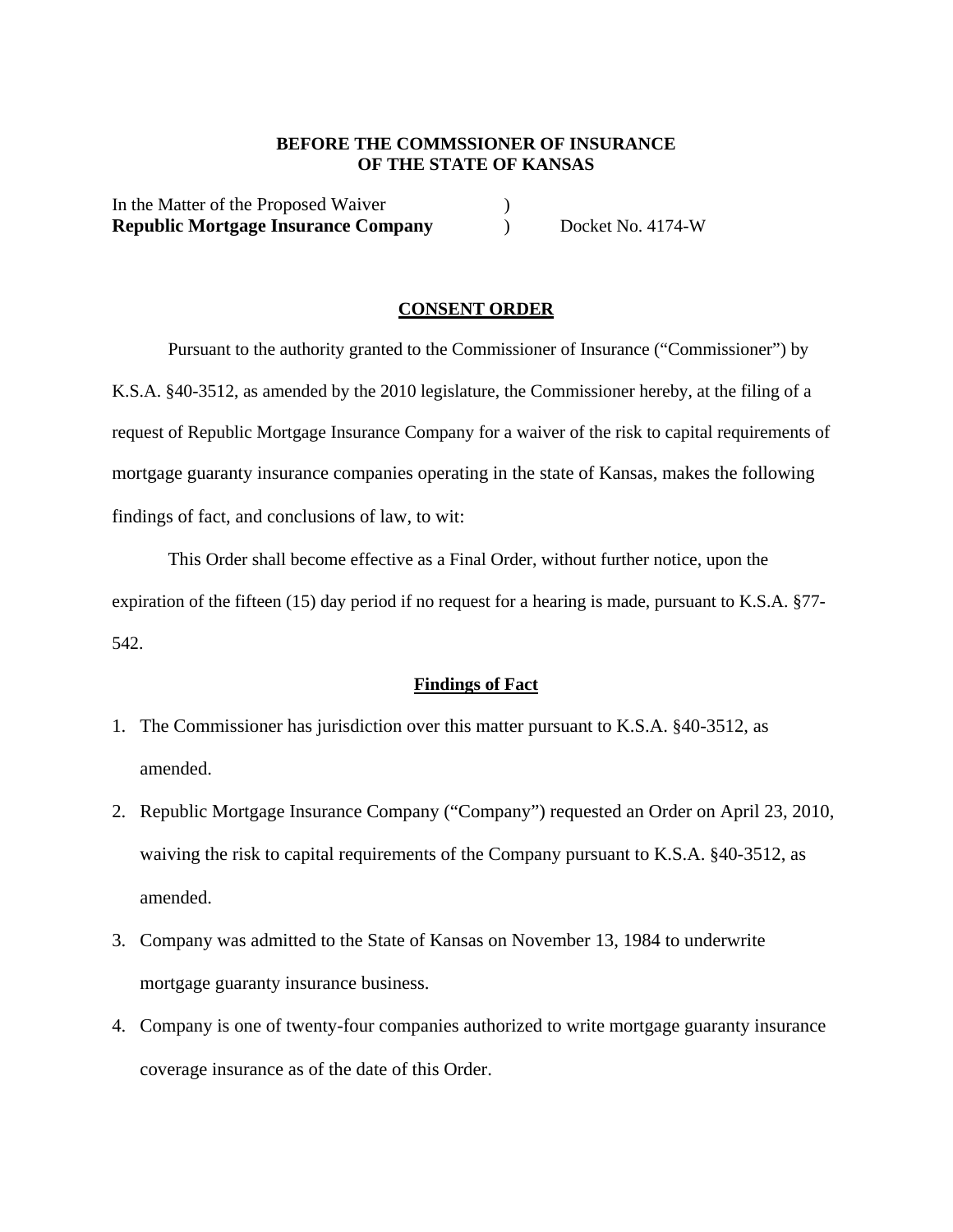- 5. Company wrote eleven (11%) of the direct premiums of mortgage guaranty insurance written in the State of Kansas for the year ending December 31, 2009.
- 6. Company has stated it may exceed the maximum risk to capital ratio and would not be able to continue writing mortgage guaranty insurance in the state of Kansas.

### **Conclusions of Law**

Based on the Findings of Fact enumerated above in Paragraphs #1 through #6:

## **IT IS THEREFORE ORDERED BY THE COMMISSIONER OF INSURANCE:**

A waiver of the risk to capital requirements is hereby granted at the request of the Company as provided for in K.S.A. §40-3512, as amended by 2010 House Bill 2501 (Section 1), which states in part: "...*Upon the request of a mortgage guaranty insurance company, the commissioner may waive the requirements in this section for such time and under such conditions as the commissioner may order, except that no such waiver shall exceed two years*."

- 1. The Commissioner approves the waiver request of Company for the period July 1, 2010 until December 31, 2011, subject to the following stipulations:
	- A. That the Company provides the Commissioner, on semi-annual basis, a report showing the risk to capital ratio, pursuant to K.S.A. §40-3512, as amended, for each mortgage insurance company and on a consolidated basis for all mortgage guaranty companies which are part of the holding company system defined in K.S.A. §40-3302.
	- B. That the Company provide the Commissioner *pro-forma* financial projections of direct premiums written, admitted assets, total liabilities and capital and surplus along with cash flow projections for each quarter through December 31, 2011.
	- C. That the Company provides the Commissioner notification of any regulatory actions taken against the Company and affiliates.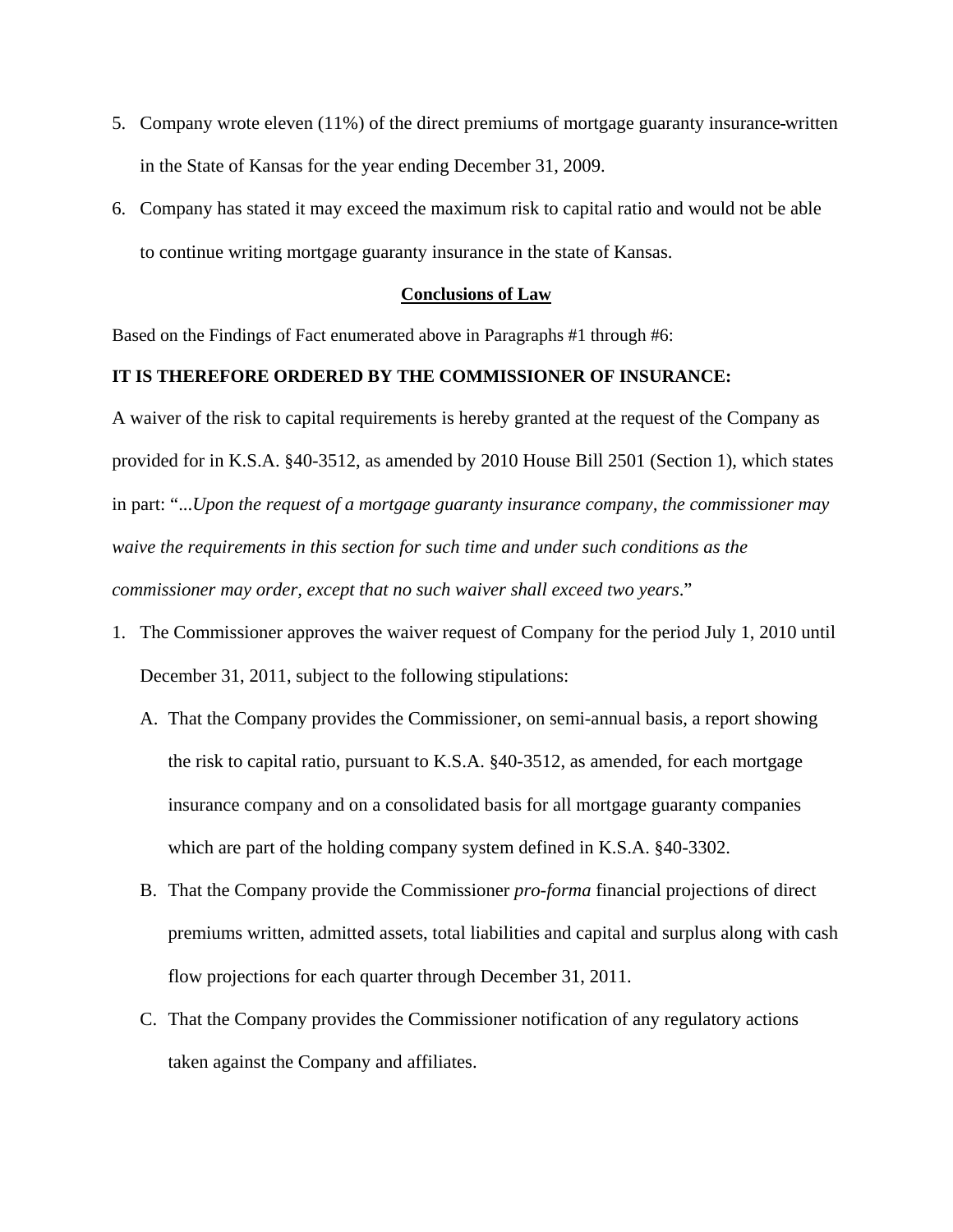- D. That the Company provides the Commissioner notification of any rating agency actions taken of the Company and affiliates.
- 2. The Commissioner retains jurisdiction over this matter to issue any and all further Orders deemed appropriate or to take such further action as necessary to dispose of this matter.

## **NOTICE OF RIGHTS**

Company is entitled to a hearing pursuant to K.S.A. §77-537, the Kansas Administrative Procedure Act. If Respondent desires a hearing, the company must file a written request for a hearing with:

> John W. Campbell, General Counsel Kansas Insurance Department 420 S.W. 9th Street Topeka, Kansas 66612

This request must be filed within fifteen (15) days from the date of service of this Order. If Respondent requests a hearing, the Kansas Insurance Department will notify the Respondent of the time and place of the hearing and information on the procedures, right of representation, and other rights of parties relating to the conduct of the hearing, before commencement of the same. If a hearing is not requested in the time and manner stated above, this Summary Order shall become effective as a Final Order upon the expiration of time for requesting a hearing, pursuant to K.S.A. §77-613. In the event Respondent files a petition for judicial review, pursuant to K.S.A. §77-613(e), the agency officer to be served on behalf of the Kansas Insurance Department is:

> John W. Campbell, General Counsel Kansas Insurance Department 420 S.W. 9th Street Topeka, Kansas 66612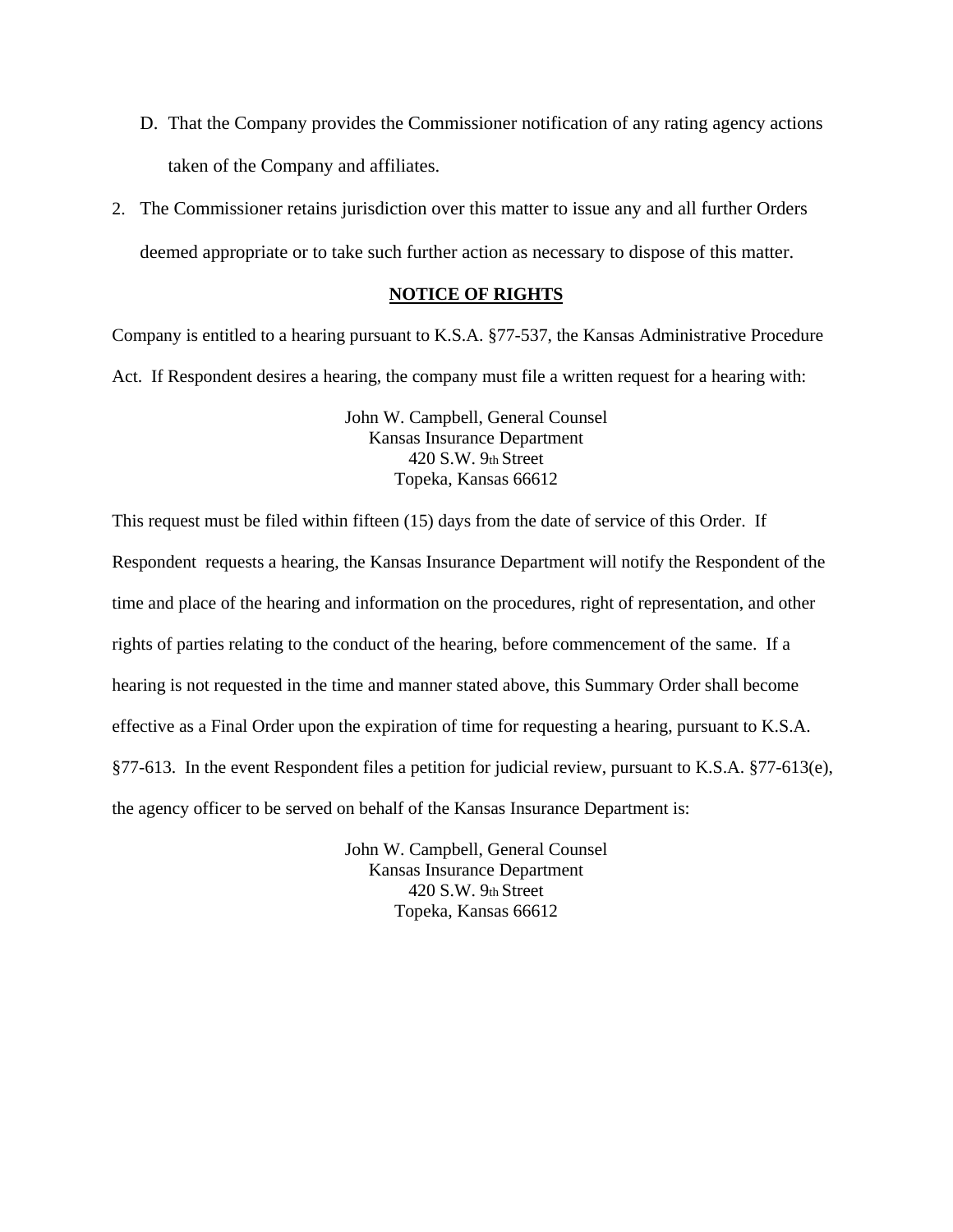# **IT IS SO ORDERED THIS \_\_14th\_\_\_ DAY OF JULY, 2010, IN THE CITY OF TOPEKA,**

# **COUNTY OF SHAWNEE, STATE OF KANSAS.**



\_/s/ Sandy Praeger\_\_\_\_\_\_\_\_\_\_\_\_\_\_\_\_\_\_\_\_ Sandy Praeger Commissioner of Insurance

BY:

 $\angle$ s/ John W. Campbell $\angle$ John W. Campbell General Counsel

# **Stipulation**

 The undersigned agree to the above recitations and facts as well as the Conclusions of Law and the actions of the Commissioner.

 $\angle$ /s/ Chris Cash $\angle$ Chris Cash Chief Financial Officer and Treasurer Republic Mortgage Insurance Company